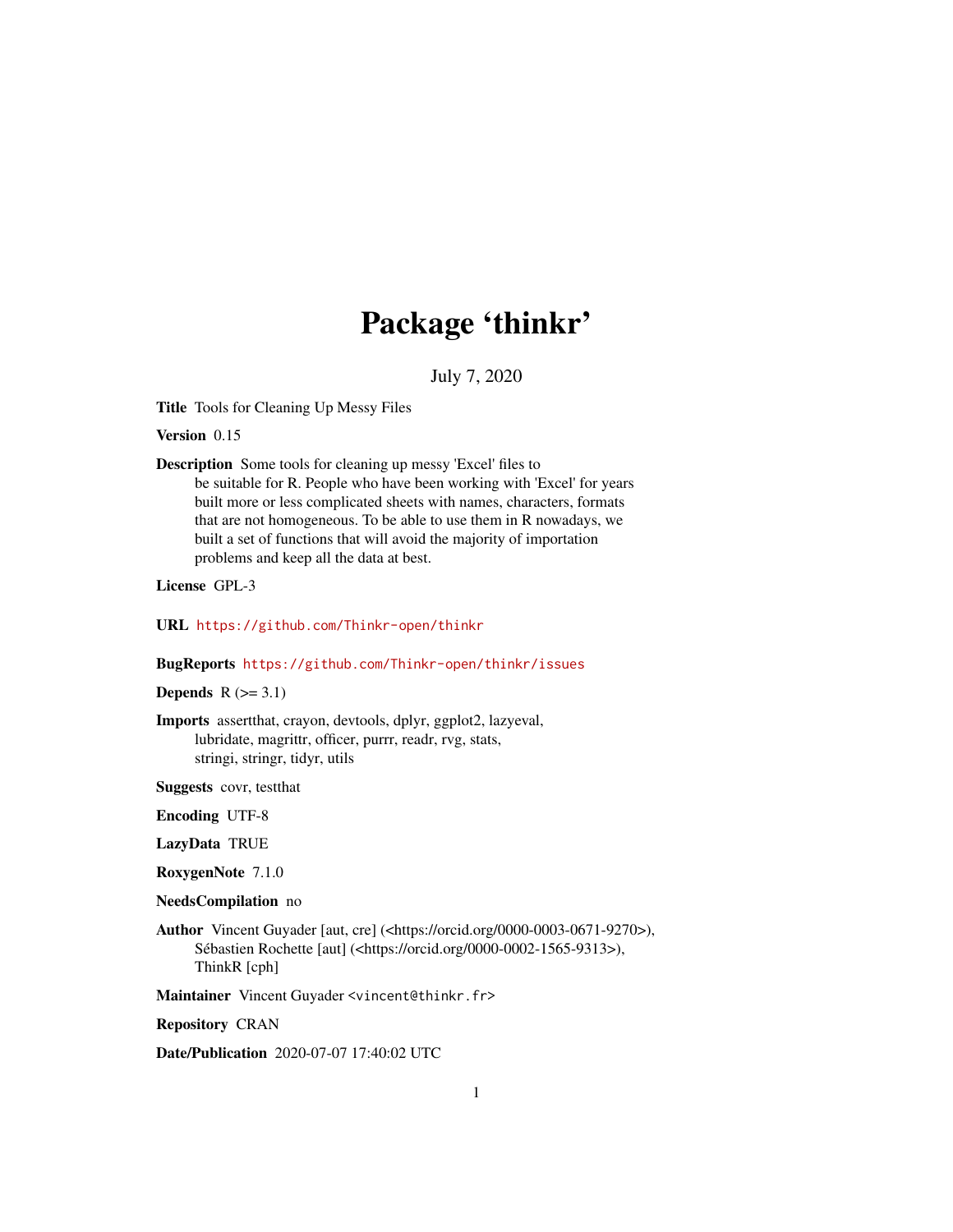$16$ 

# <span id="page-1-0"></span>R topics documented:

| $\overline{2}$ |
|----------------|
| 3              |
| 3              |
| $\overline{4}$ |
| $\overline{4}$ |
| 5              |
| 5              |
| 6              |
| 6              |
| 7              |
| 7              |
| 8              |
| 8              |
| 9              |
| 9              |
| <b>10</b>      |
| <b>10</b>      |
| <b>11</b>      |
| 11             |
| -12            |
| 12             |
| -13            |
|                |
| $\sqrt{14}$    |
| 15             |
|                |

# **Index**

.efface\_test

delete .test file in testthat folder

# **Description**

Only usefull during package developpement using testthat package

# **Usage**

.efface\_test()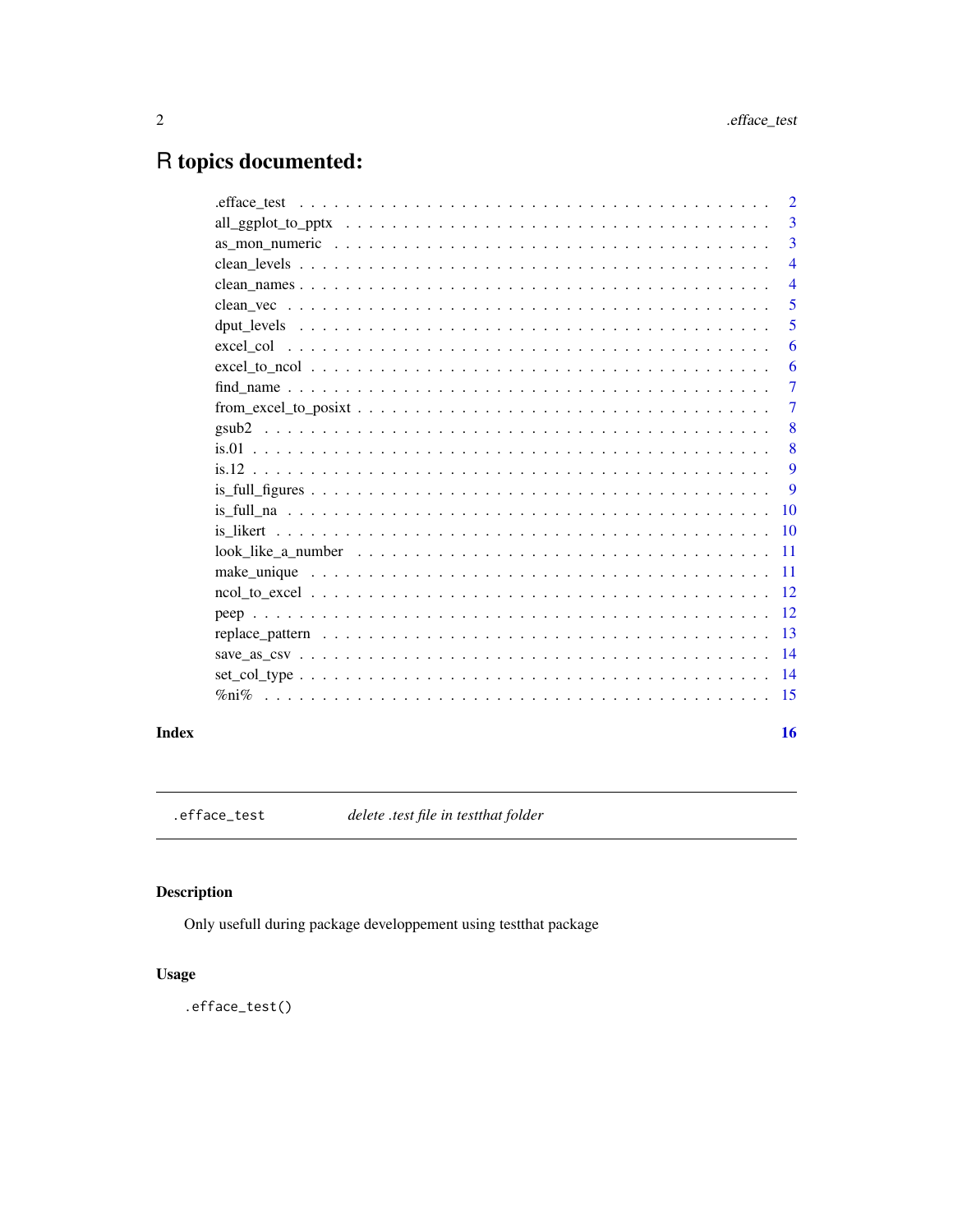<span id="page-2-0"></span>all\_ggplot\_to\_pptx *Save all ggplot in a pptx*

#### Description

Save all ggplot in a pptx

#### Usage

```
all_ggplot_to_pptx(
 out = "tous_les_graphs.pptx",
 open = TRUE,png = TRUE,
 folder = "dessin",
 global = TRUE
)
```
#### Arguments

| out    | output file name                 |
|--------|----------------------------------|
| open   | booleen open file after creation |
| png    | booleen also save as png         |
| folder | png's folder                     |
| global | booleen use .GlobalEnv           |

#### Examples

## Not run: all\_ggplot\_to\_pptx()

## End(Not run)

as\_mon\_numeric *transform a vector into numeric*

#### Description

transform a vector into numeric

#### Usage

as\_mon\_numeric(vec)

#### Arguments

vec a vector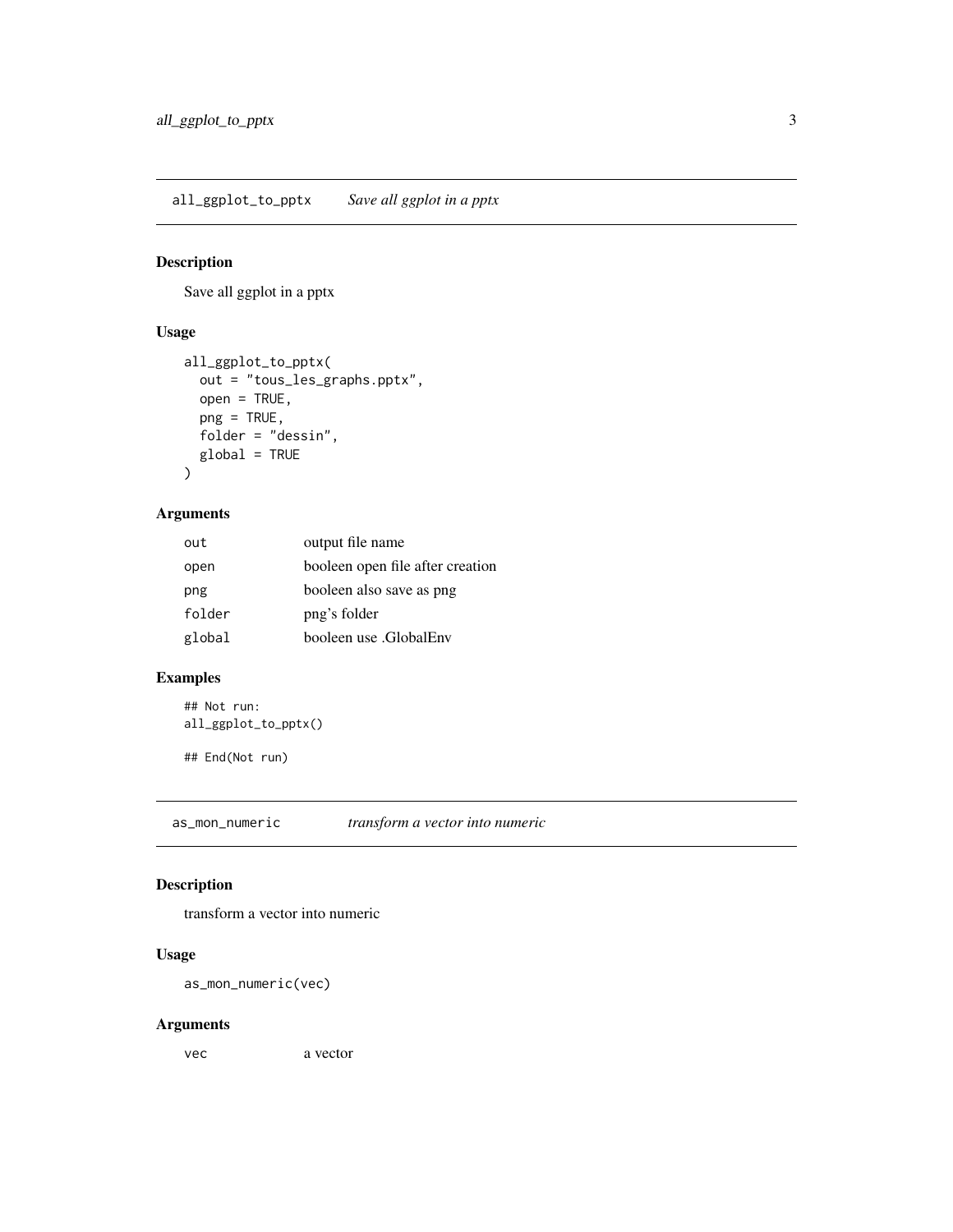<span id="page-3-0"></span>4 clean\_names

#### Value

a numeric vector

clean\_levels *Clean levels label*

# Description

Clean levels label

# Usage

```
clean_levels(vec, verbose = FALSE, translit = FALSE, punct = FALSE)
```
# Arguments

| vec      | a factor                           |
|----------|------------------------------------|
| verbose  | booleen is the function verbose    |
| translit | booleen remove non ascii character |
| punct    | booleen do you remove punctuation  |

clean\_names *clean\_names*

# Description

clean\_names

#### Usage

```
clean_names(dataset, verbose = FALSE, translit = TRUE)
```
# Arguments

| dataset  | a dataframe                        |
|----------|------------------------------------|
| verbose  | logical                            |
| translit | logical remove non ascii character |

#### Value

a dataframe

# Examples

data(iris) clean\_names(iris)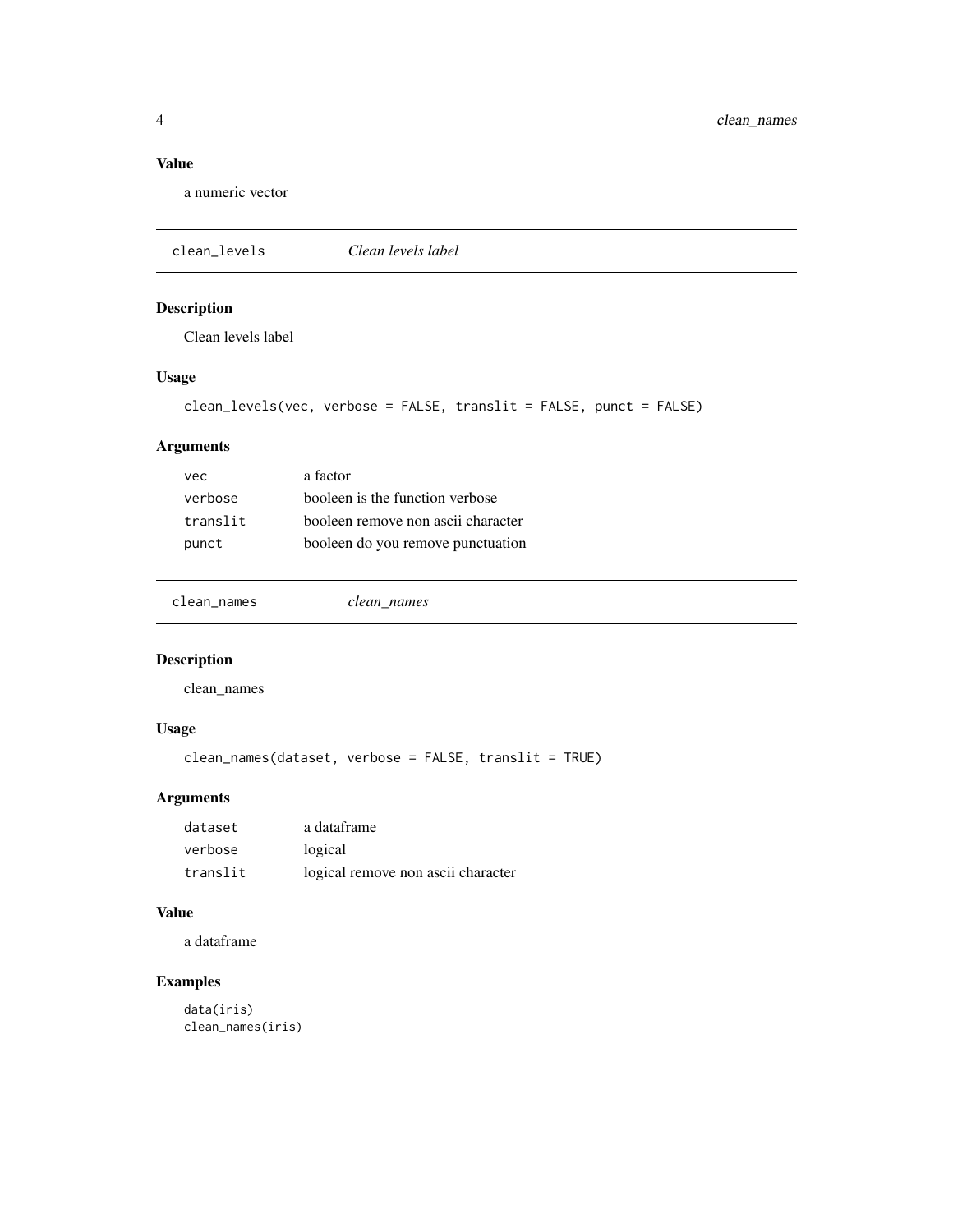<span id="page-4-0"></span>

Clean character vector

#### Usage

```
clean_vec(
 vec,
 verbose = FALSE,
 unique = TRUE,keep_number = FALSE,
  translit = TRUE,
 punct = TRUE)
```
#### Arguments

| vec         | character vector to clean               |
|-------------|-----------------------------------------|
| verbose     | logical is the function verbose         |
| unique      | logical do we have to apply make_unique |
| keep_number | logical keep number at begining         |
| translit    | logical remove non ascii character      |
| punct       | logical do you remove punctuation       |

dput\_levels *return R instruction to create levels*

# Description

return R instruction to create levels

#### Usage

dput\_levels(vec)

#### Arguments

vec a factor or character vector

#### Value

a R instruction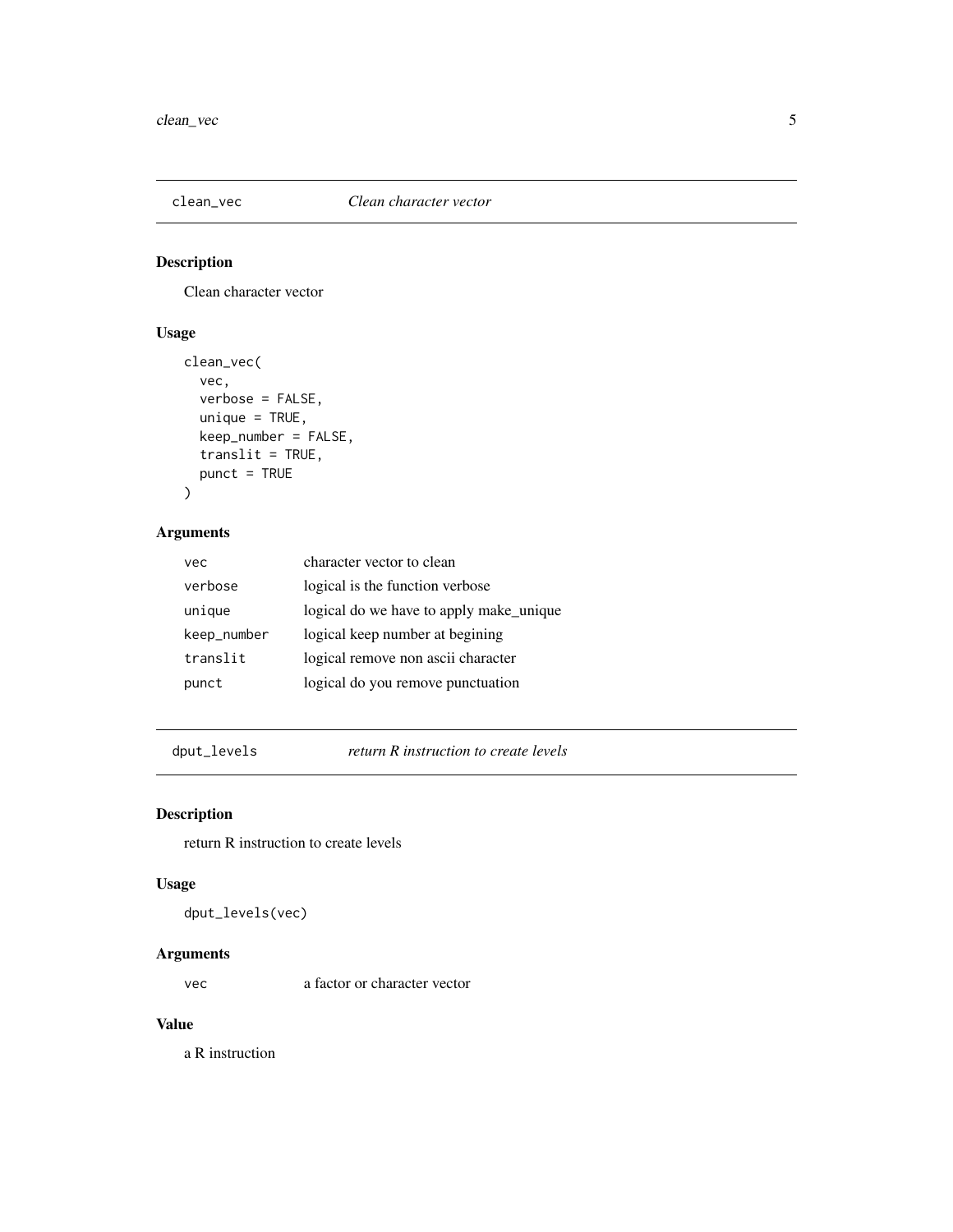# <span id="page-5-0"></span>Examples

dput\_levels(iris\$Species)

#### excel\_col *return all excel column name*

#### Description

return all excel column name

#### Usage

excel\_col()

#### Examples

```
excel_col()
ncol_to_excel(6)
excel_to_ncol('AF')
```
excel\_to\_ncol *return excel column position number from a column name*

# Description

return excel column position number from a column name

#### Usage

```
excel_to_ncol(col_name)
```
#### Arguments

col\_name the culum name

#### Examples

excel\_to\_ncol("BF")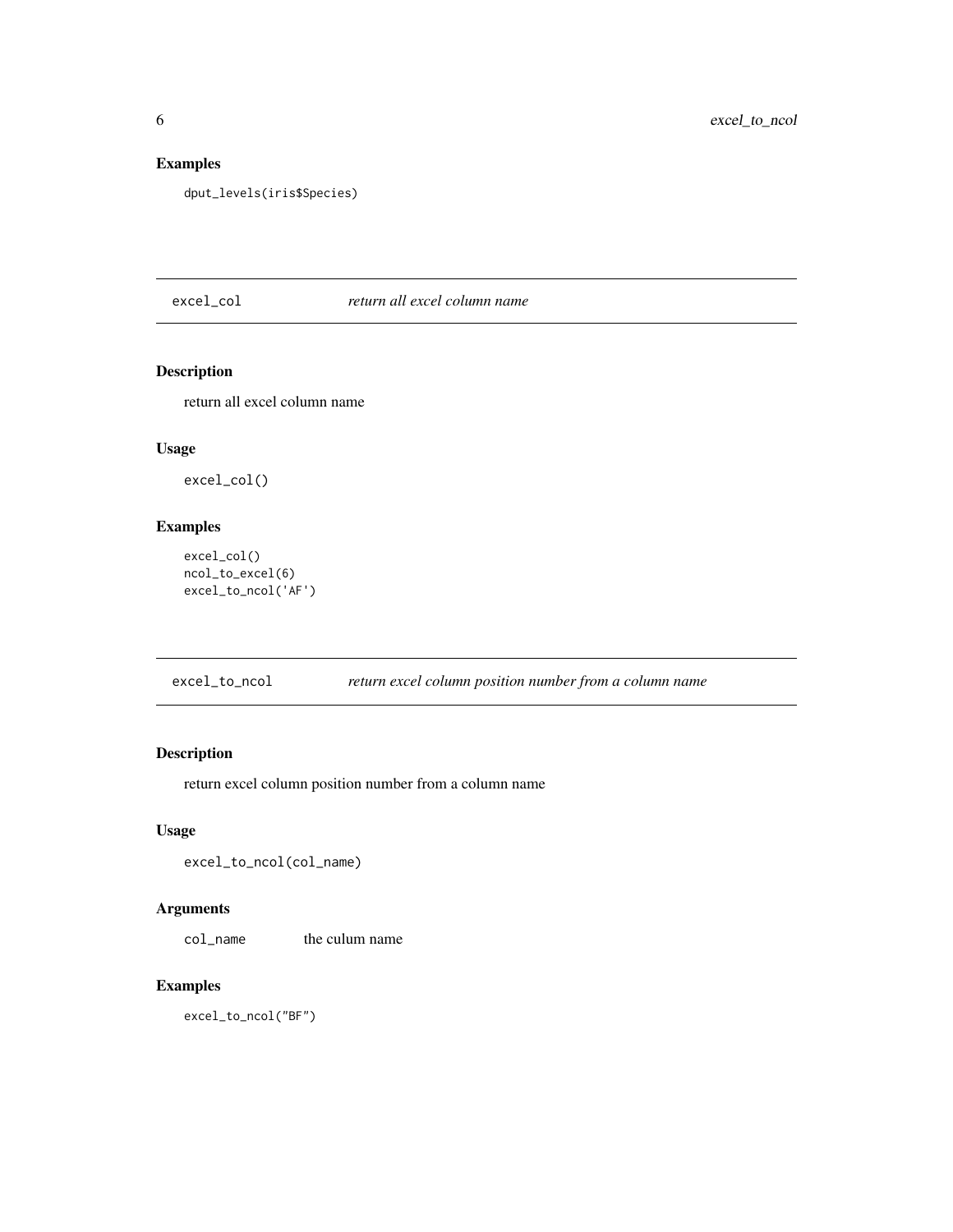<span id="page-6-0"></span>

find pattern in name's dataset

#### Usage

find\_name(dataset, pattern)

#### Arguments

| dataset | a data.frame (or list or anything with names parameter) |
|---------|---------------------------------------------------------|
| pattern | pattern we are looking for                              |

# Value

a list with position and value

#### Examples

```
find_name(iris,"Sepal")
```
from\_excel\_to\_posixt *transform the excel numeric date format into POSIXct*

# Description

transform the excel numeric date format into POSIXct

#### Usage

```
from_excel_to_posixt(vec, origin = "1904-01-01")
```
#### Arguments

| vec    | a vector                                                                                                 |
|--------|----------------------------------------------------------------------------------------------------------|
| origin | a date-time object, or something which can be coerced by as POSIX $ct(iz =$<br>"GMT") to such an object. |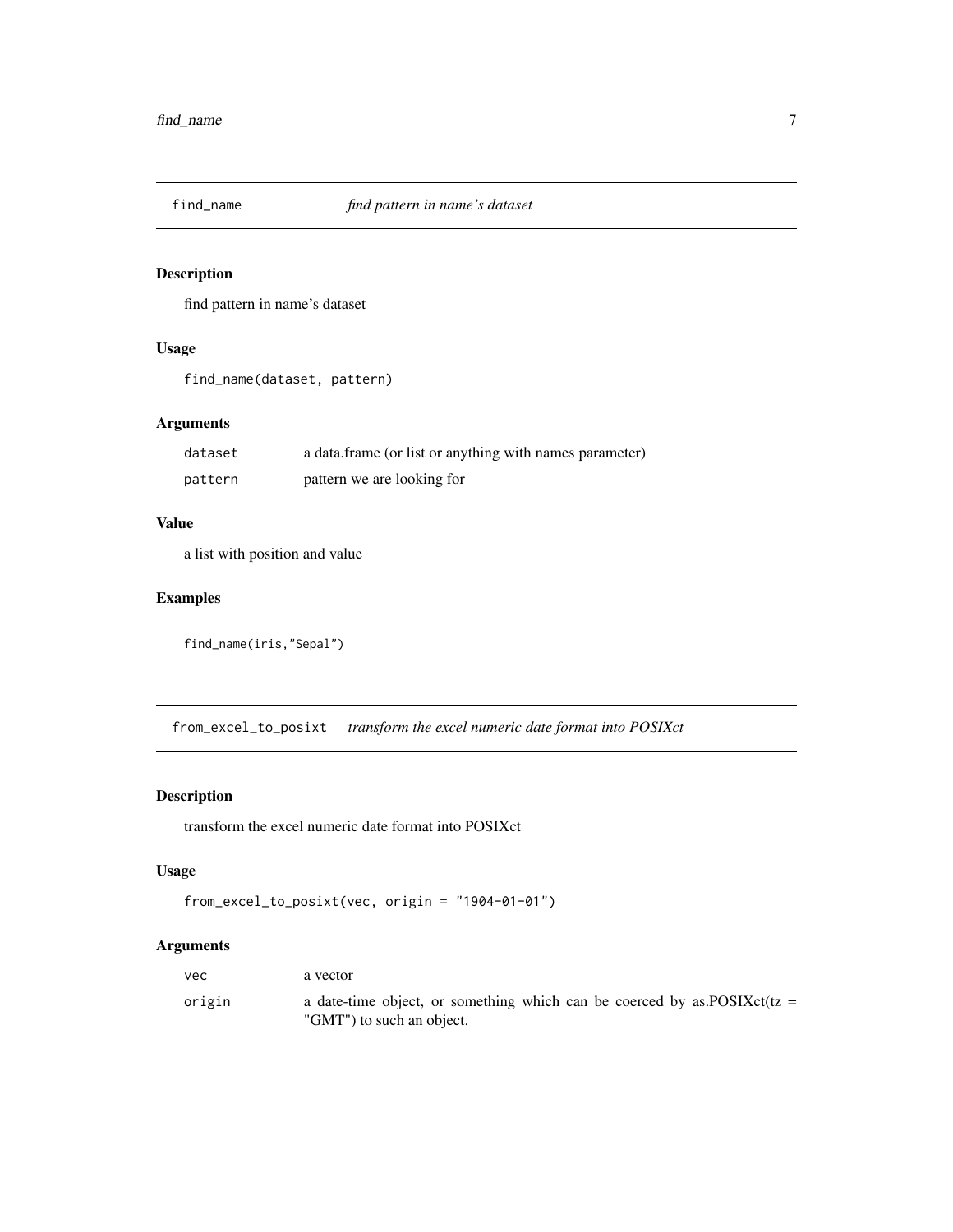<span id="page-7-0"></span>

like gsub but keep a factor as factor

#### Usage

 $gsub2(x, \ldots)$ 

#### Arguments

|          | a vector                           |
|----------|------------------------------------|
| $\cdots$ | les parametres de la fonction gsub |

#### Value

a vector

#### does this vector only contains 0 and 1

# Description

does this vector only contains 0 and 1

#### Usage

is.01(x)

#### Arguments

x a vector

#### Value

a boolean

# Examples

is.01(c(0,1,0,0,1)) is.01(c(0,1,0,0,5))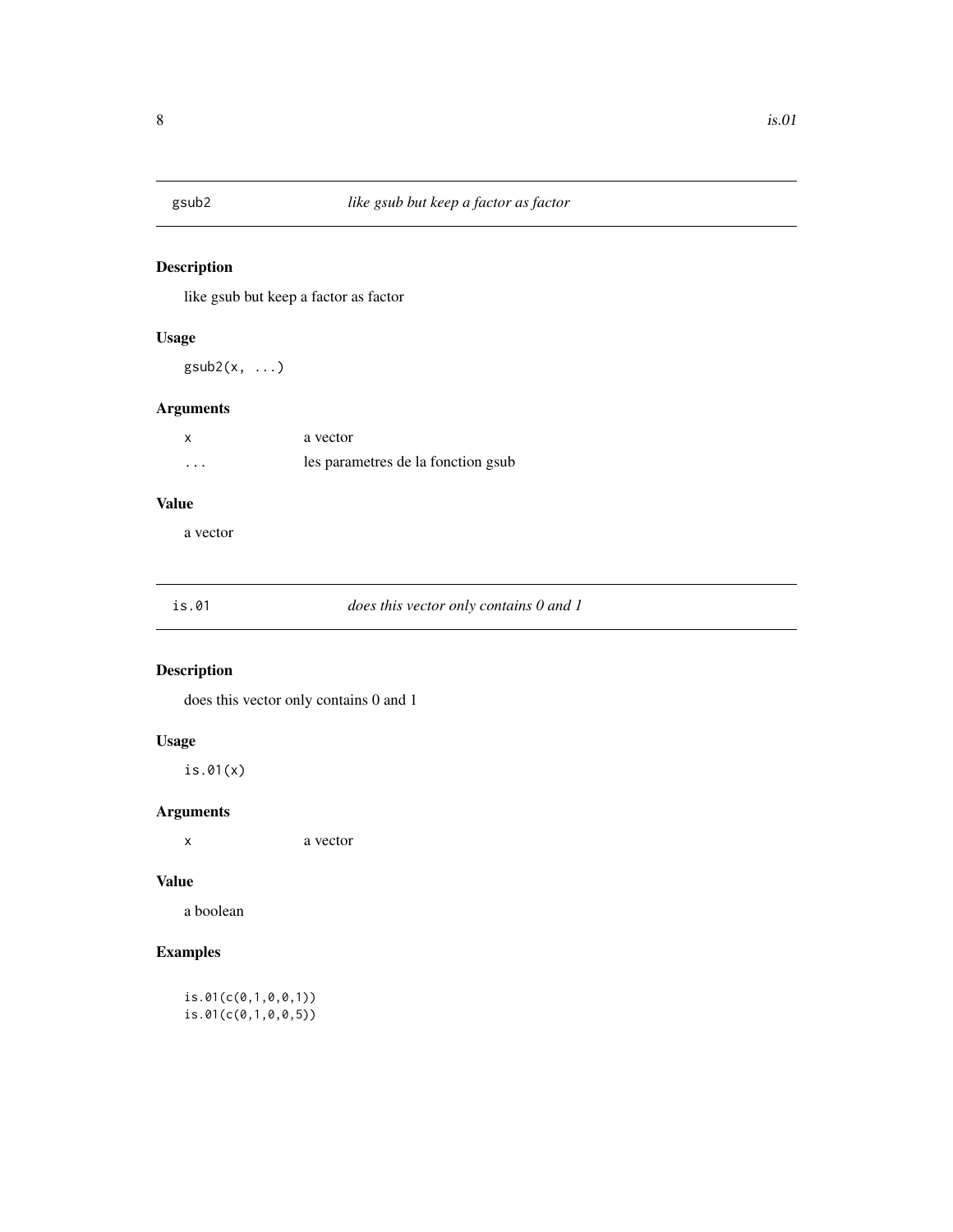<span id="page-8-0"></span>

does this vector only contains 1 and 2

#### Usage

is.12(x)

#### Arguments

x a vector

#### Value

a boolean

#### Examples

is.12(c(1,1,2,1,2)) is.12(c(1,1,2,1,5))

is\_full\_figures *Predicate for charater vector full of figures*

#### Description

detects if a character vector is only made with figures. Useful when you

#### Usage

is\_full\_figures(.)

#### Arguments

. a vector of character (and eventually NA's)

#### Value

a boolean

#### Examples

```
is_full_figures(c(NA,"0","25.3"))
is_full_figures((c(NA,"0","25_3")))
```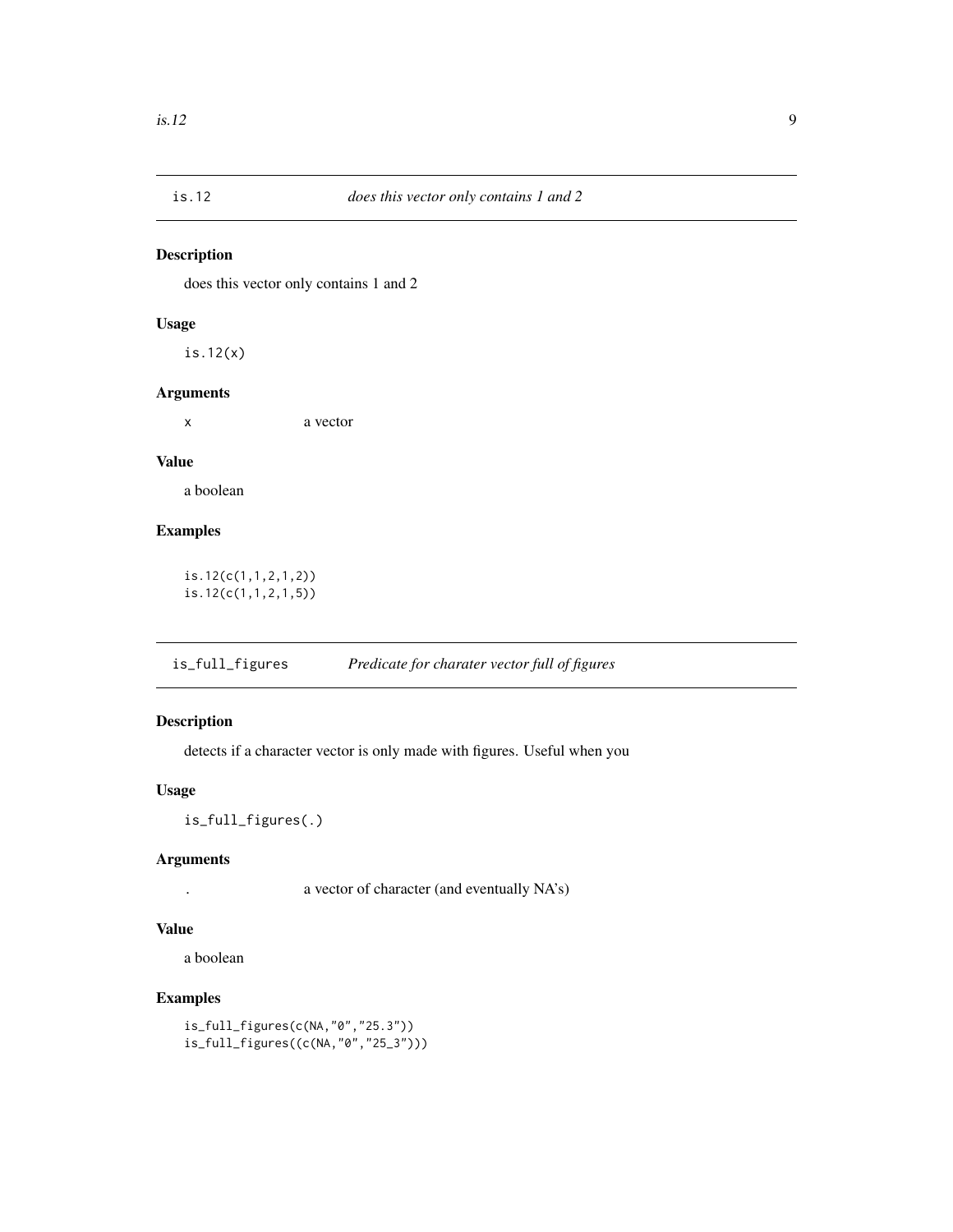<span id="page-9-0"></span>

is\_full\_na test if the vector is full of NA's

#### Usage

is\_full\_na(.)

#### Arguments

. a vector

#### Value

a vector of boolean

#### Examples

is\_full\_na(c(NA, NA, NA))

is\_likert *is a factor a likert scale*

#### Description

is a factor a likert scale

#### Usage

is\_likert(vec, lev)

#### Arguments

| vec | a factor |
|-----|----------|
| lev | le scale |

#### Value

boolean

# Examples

```
is_likert(iris$Species,c("setosa","versicolor","virginica"))
is_likert(iris$Species,c("setosa","versicolor","virginica","banana"))
is_likert(iris$Species,c("setosa","versicolor"))
```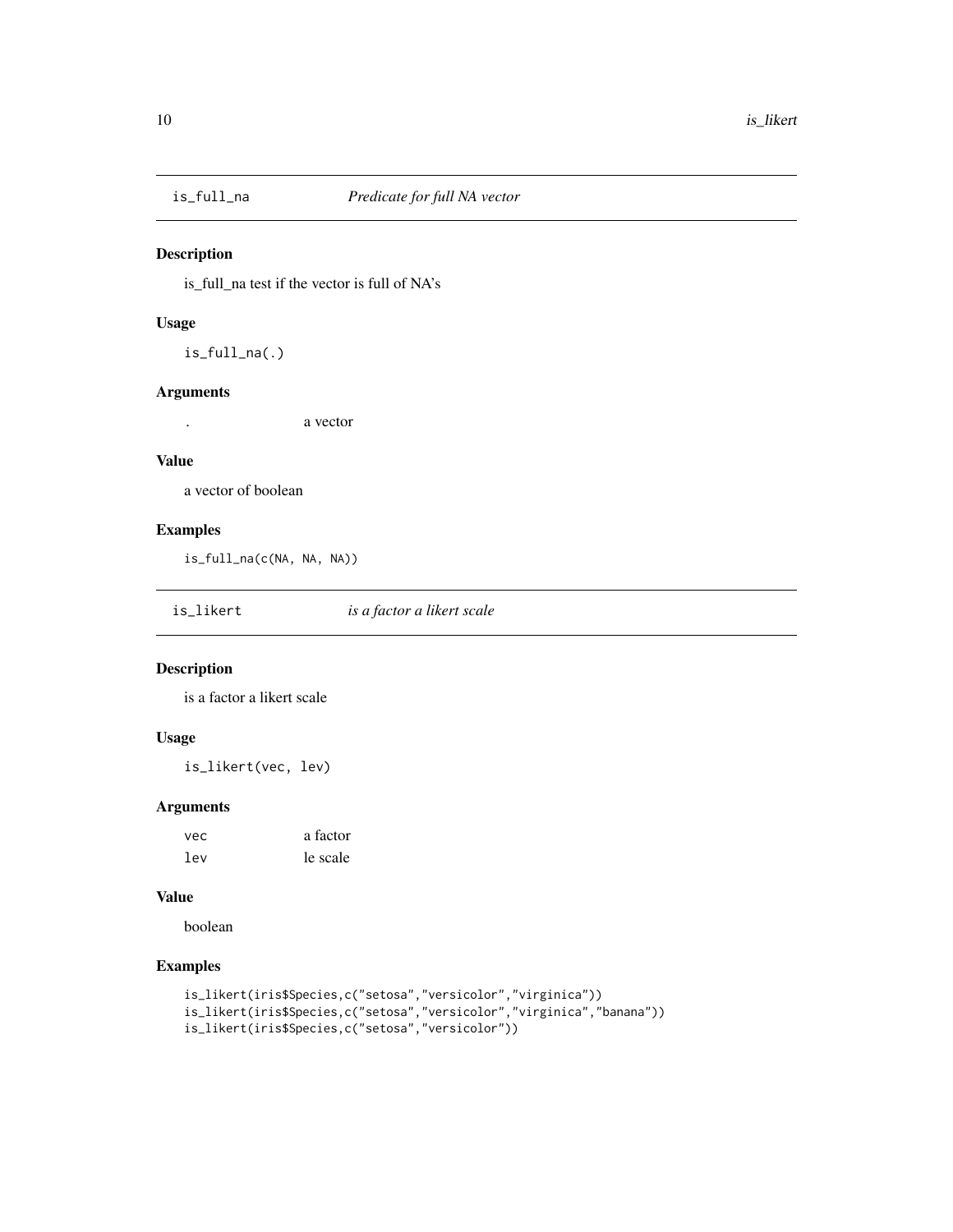<span id="page-10-0"></span>look\_like\_a\_number *return TRUE if this look like a number*

# Description

return TRUE if this look like a number

#### Usage

look\_like\_a\_number(vec)

#### Arguments

vec a vector

#### Value

un booleen

make\_unique *make.unique improvement*

#### Description

make.unique improvement

#### Usage

make\_unique(vec, sep =  $"$ \_")

# Arguments

| vec | a vector              |
|-----|-----------------------|
| sep | char separator to use |

#### Value

a vector

# Examples

make\_unique(c("a","a","a","b","a","b","c"))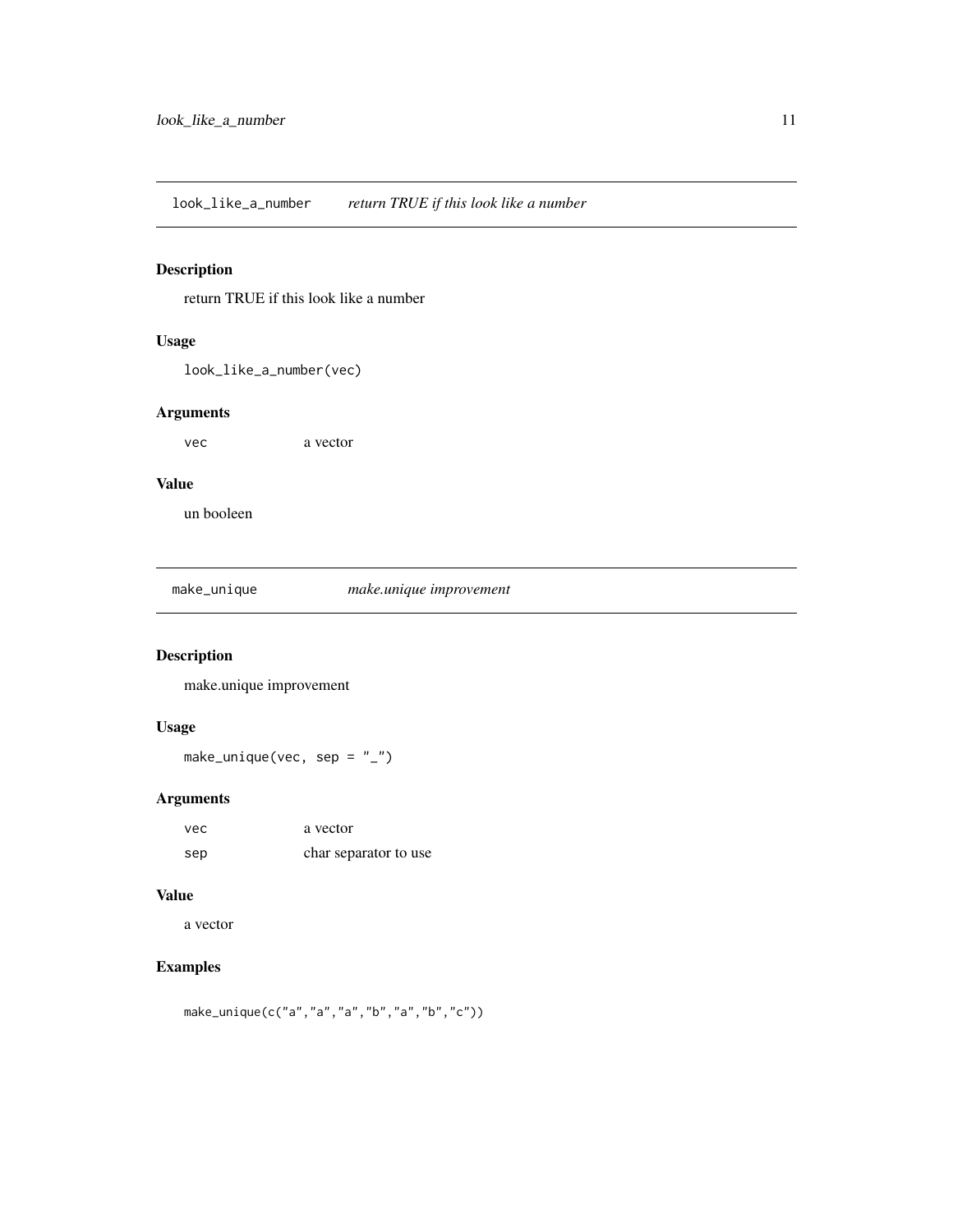<span id="page-11-0"></span>

return excel column name from a position number

#### Usage

```
ncol_to_excel(n)
```
# Arguments

n the colum position

#### Examples

ncol\_to\_excel(35)

peep *peep the pipeline*

#### Description

peep some data at one step of a pipeline.

#### Usage

```
peep(data, ..., printer = print, verbose = FALSE)
```
# Arguments

| data    | some data                                                             |
|---------|-----------------------------------------------------------------------|
| .       | function names or expressions that use. as a placeholder for the data |
| printer | which function use to print                                           |
| verbose | TRUE to include what is printed                                       |

#### Value

the input data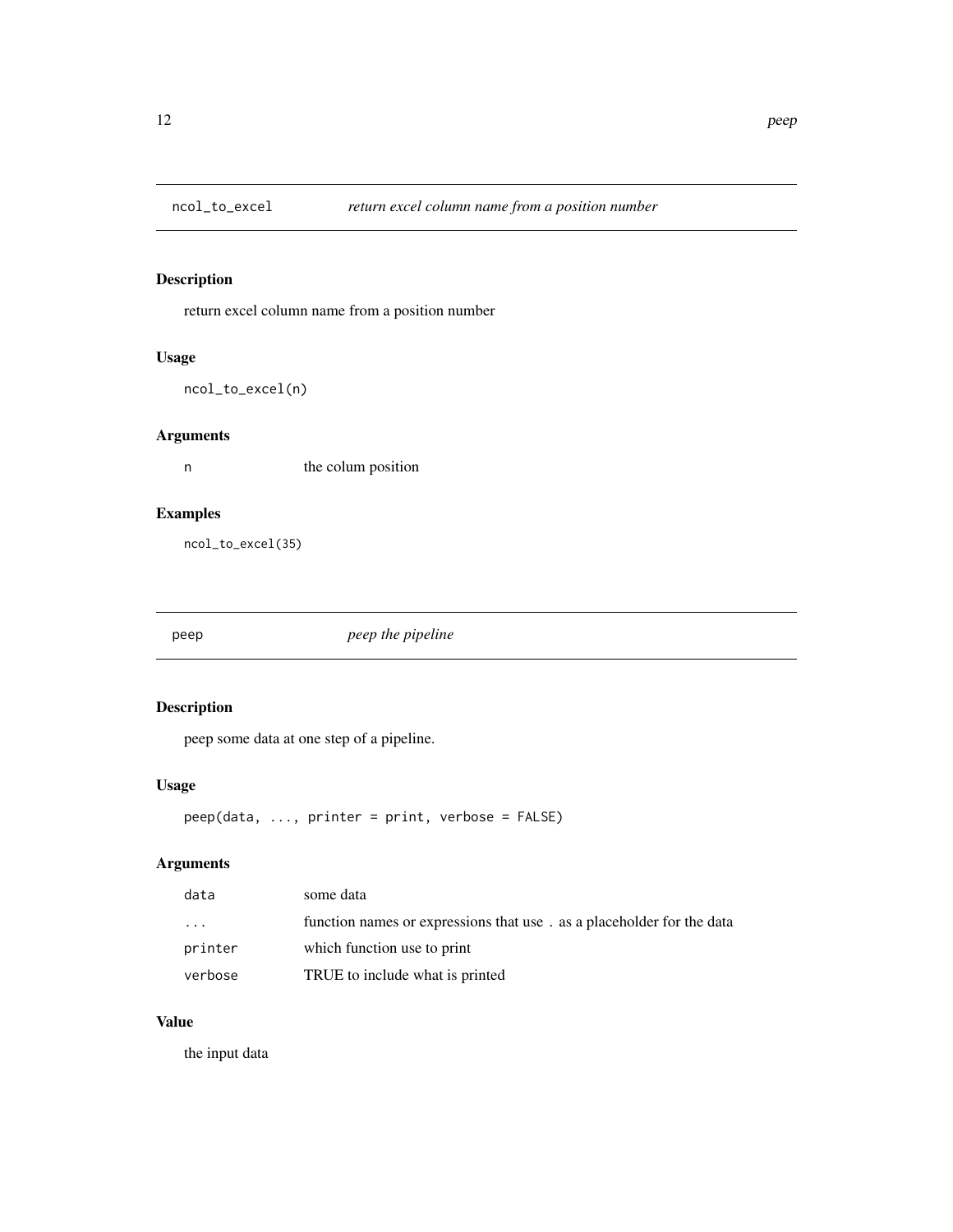#### <span id="page-12-0"></span>replace\_pattern 13

#### Examples

```
if( require(magrittr) ){
 # just symbols
 iris %>% peep(head,tail) %>% summary
 # expressions with .
 iris %>% peep(head(., n=2),tail(., n=3) ) %>% summary
 # or both
 iris %>% peep(head,tail(., n=3) ) %>% summary
 # use verbose to see what happens
 iris %>% peep(head,tail(., n=3), verbose = TRUE) %>% summary
}
```
replace\_pattern *Replace pattern everywhere in a data.frame*

#### Description

Replace pattern everywhere in a data.frame

#### Usage

```
replace_pattern(dataset, pattern, replacement, exact = FALSE)
```
#### Arguments

| dataset     | a data.frame                                     |
|-------------|--------------------------------------------------|
| pattern     | Pattern to look for.                             |
| replacement | A character of replacements.                     |
| exact       | a boolean if TRUE the whole value need ton match |

#### Value

a data.frame

#### Examples

```
library(dplyr)
library(tidyr)
dataset <-
data.frame(a=as.factor(letters)[1:7],b=letters[1:7],c=1:7,stringsAsFactors = FALSE) %>%
unite("fus",a,b,remove=FALSE,sep="")
dataset %>% replace_pattern("a",'"XXX') %>% summary()
```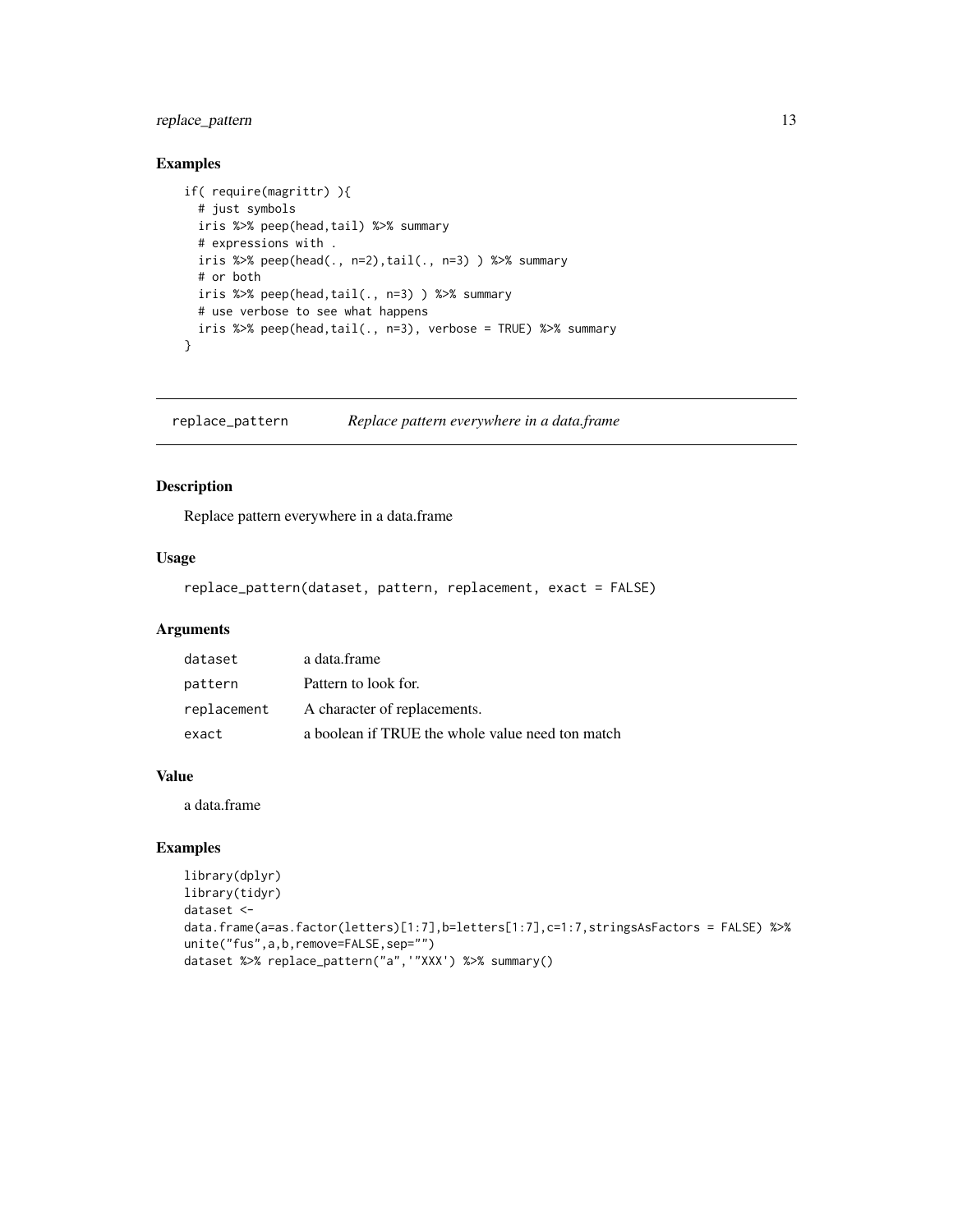<span id="page-13-0"></span>

export a data.frame to csv

#### Usage

save\_as\_csv(dataset, path, row.names = FALSE, ...)

#### Arguments

| dataset   | a data.frame                             |
|-----------|------------------------------------------|
| path      | the path                                 |
| row.names | booleen do we have to save the row names |
|           | other write.csv parameters               |

# Value

file name as character

#### Examples

```
## Not run:
iris %>% save_as_csv(file.path(tempdir(),'coucou.csv')) %>% browseURL()
```
## End(Not run)

set\_col\_type *set a given coltype to each column in a data.frame*

# Description

set a given coltype to each column in a data.frame

#### Usage

set\_col\_type(dataset, col\_type)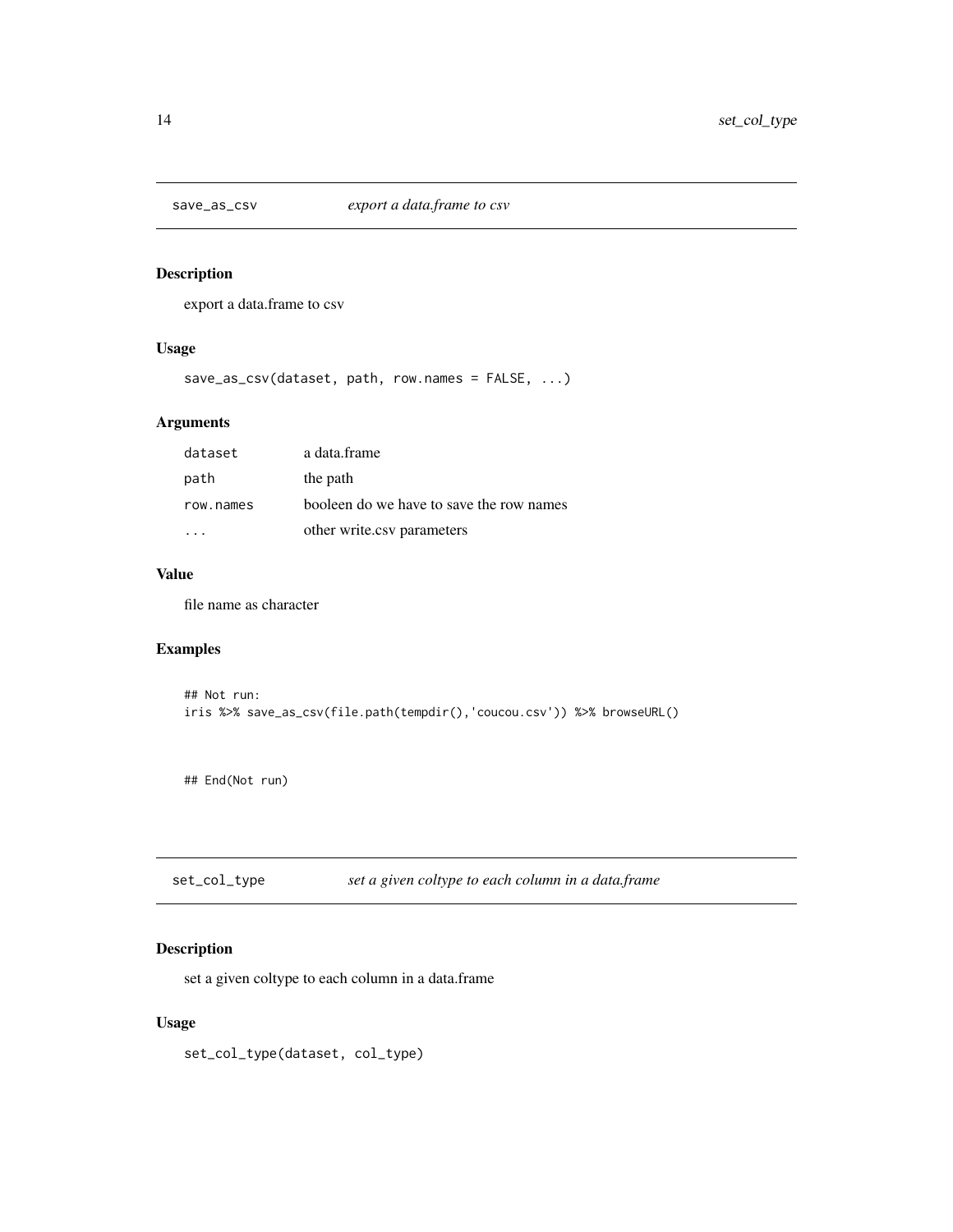#### <span id="page-14-0"></span> $\%$ ni% 15

# Arguments

| dataset  | a data.frame                                     |
|----------|--------------------------------------------------|
| col_type | a character vector containing the class to apply |

# Value

a data.frame

| $\mathbf{a}$<br>the contract of the contract of the |  |  |
|-----------------------------------------------------|--|--|
|                                                     |  |  |

# Description

not in

# Usage

x %ni% table

# Arguments

| x     | vector or NULL: the values to be matched |
|-------|------------------------------------------|
| table | the values to be matched against         |

# Examples

"a" %ni% letters "coucou" %ni% letters